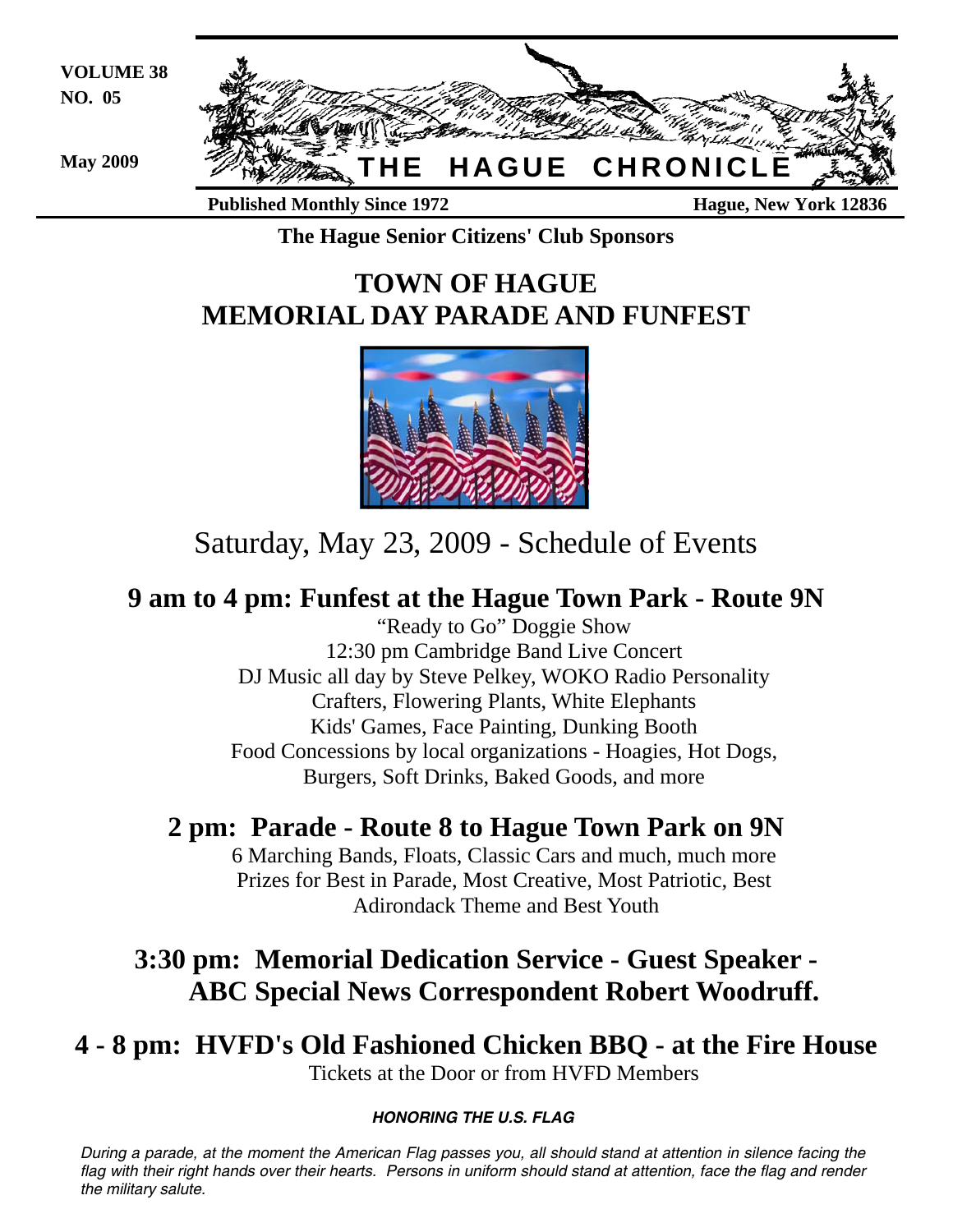

# **MEMORIAL DAY 2009 CELEBRATION Sponsored by Hague Senior Citizens Club**

Saturday, May 23rd will be Hague's seventh Memorial Day Celebration after a 30 year void. Doesn't seem possible! There will be a full day of activities for all to enjoy so plan to check them all out. Please see details of the day's events on page 1.

PARADE LINEUP commencing at 1 PM will be at a different location this year. All Motorized Units will line up on the West Hague Road starting in front of the Fire House. Numbers will be posted along the route from there to the Hague Town Shed, as needed. There will be a Parade Organizer at the beginning & one at the end to assist you in finding your spot. You MUST BE THERE BY 1:30 PM so don't come at the last minute. Units will be moved as a group down Route 8 at 1:45 PM to be at Community Center in time for 2 PM march time. All walkers will continue to lineup in the Community Center. NOTE: During this period, West Hague Road WILL NOT BE CLOSED - there will be 1-WAY TRAFFIC ALLOWED, under the direction of SPECIAL FIRE POLICE at both ends of lineup.

TRAFFIC CONTROL - Under the direction of David Snow of Hague Fire Dept., will be handled by visiting SPE-CIAL FIRE POLICE (14 total + 4 Parking Attendants). Please give them all your cooperation. Try to come to the parade fairly early to avoid road closings as follows: ROUTE 8 - CLOS-ES at 1:50 PM at DECKER HILL RD (once all Units have passed going east) --- ROUTE 9N - CLOSES at 1:55 PM at DODD HILL, at NEW HAGUE RD & at RT 8 CIRCLE. - Roads will reopen at approximately 3:15-3:30 PM once all is clear.

PARKING IN VILLAGE - All available parking lots will be designated with PARKING SIGNS - Attendants will be available to assist you to efficiently utilize these areas. If unsure where to go, please stop to inquire.

NOTE TO BOATERS - Hague Boat Launch will be closed on Saturday, May 23rd from NOON to 4 PM as a safety measure during the Memorial Day Celebration.

We look forward to seeing you all. Let's make this another wonderful DAY TO REMEMBER in the Town of Hague. ... Madeline Pelkey

# **WOODRUFF TO SPEAK**

Of special note is the news that Robert Woodruff, a Silver Bay seasonal resident and ABC Special News Correspondent, will be the featured speaker at the Memorial Day Service on May 23, 2009.

A larger-than-ever crowd is expected. With parking limited in the hamlet, if would be helpful if all local residents make plans to carpool, ride a bike or walk to the parade and service.

Madeline Pelkey and her committee have put together another incredible day of events with activities of interest to everyone - from games, food and white elephant sale in the park to the Parade and the Memorial Dedication Service. It will be another special day in the Town of Hague.

## **HVFD MEMORIAL DAY BBQ**

 The Hague Volunteer Fire Department is joining forces with the many other civic-minded organizations to support our Town's reputation for having one of the finest Memorial Day celebrations in the Lake George/Champlain area. Along with participating in the parade, we will once again be offering our popular Chicken BBQ with all the fixings from 3 - 7 pm. Adults \$10 - Kids under 12 are \$7. Hot dogs and hamburgers will also be available. A raffle and D.J. will make this a great family event. There is also the possibility of a demonstration of our new Fire/Rescue boat at the waterfront.

 In other business, a class in dealing with hybrid car crashes will be offered in Lake George on May 30. There were 15 fire/ ambulance calls using 370 man hours during the past month, plus 5 fire police calls using 45 man hours. Congratulations to Pam and Jocelyn Fischer who recently completed requirements for certification as Intermediate EMTs.

Chief Jim Young extends special thanks to not only our own department, but all our neighboring departments, for the successful containment of a recent forest fire on Tongue Mountain. Except for everyone's quick response the situation could have been much worse.

The boating season is already under way, so start the summer by making sure that your boat is in safe operating condition. ... Joe McCranels

**THE HAGUE CHRONICLE** is mailed out by volunteers on the Thursday after the third Tuesday of each month. The News deadline is six days earlier. Please send news or address corrections to the Publisher, Judy Stock at <**HagueChronicle@nycap.rr.com**>.

*The Hague Chronicle* is supported by its readers and you may send your yearly (check your label) tax deductible contribution, made out to **The Hague Chronicle** to:

> THE HAGUE CHRONICLE PO Box 748 Hague, NY 12836-0748

Editor/Publisher: Judy Stock (518-543-6517) Treasurer: George Ianson Editorial Staff: Pat McDonough Layout Editor: Jim Henderson

Our website: **www.thehaguechronicle.org**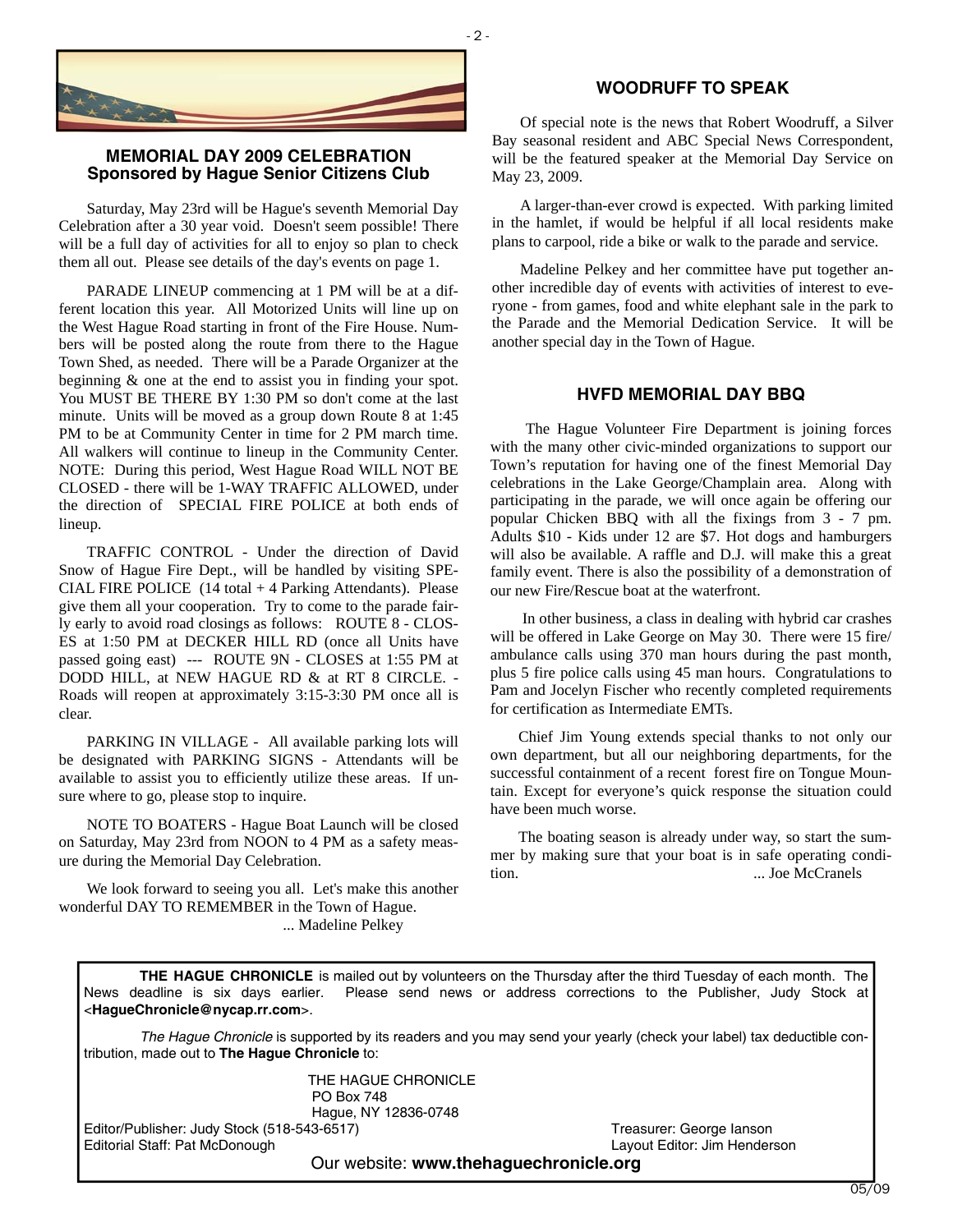

# **SUPPORT FOR TAX REFORM**

The NYS Property Tax Reform Coalition has reported that our State Senator, Betty Little, continuing her long-standing support for property tax reform, is co-sponsoring (with Senator Liz Kruger) S4239, the "Omnibus" property tax circuit breaker legislation. For more information on this legislation go to <www.nysenate.gov/senator/elizabeth-little>.

The Coalition has created an automated tax calculator available at <www.omnibustaxsolution.org> which enables users to calculate their individual eligibility and benefits without having to identify themselves. Click on the small calculator icon at the lower left of the website's first page. After you enter your household income and property taxes, hit "calculate". Be sure you scroll down to see not just your tax relief for the first year (2009), but also for the fourth year (2012) when the bill is fully phased in. There is a substantial increase in eligibility and benefits over the four years.

Bill S4239 allows families to still receive their basic STAR and Enhanced STAR benefits and covers not just school taxes but town and county taxes as well. It will cover renters as well as homeowners. Because the bill provides relief first to those paying high percentages of their income in property tax, not everyone will be immediately eligible. For families still not eligible by 2012, S4239 will provide insurance for a day when they may lose income due to retirement, sickness, or unemployment -- or for when property taxes go even higher than they already are.

Also the NY State Senate has just instituted a new website in which they are seeking input on property tax solutions and a "vote" on specific ideas. To indicate your support for the tax legislation, go to <http://propertytaxideas.nysenate.gov>, scroll down for various options that are listed and "Vote Up" your support. [If new to the site, you will be asked to enter your email address and a password - after entering click on "Back to Property Tax Ideas" and continue to vote.]

#### **SENIOR CLUB NEWS**

April's meeting proved to be a fun afternoon especially since we welcomed another new member. Our entertainment skit was based on the early life of the famous singer, Frank Sinatra and presented as a Radio Talk Show on WHSS - Hague's Swinging Seniors Station. The Mystery Guest turned out to be Club Member Kay Caldera who in fact was born in Hoboken, NJ where Frank grew up and she had several factual stories to share with us about him. We also had some other great input from another Club Member, Mike Manning. He remembers his grandfather and his parents talking about seeing Sinatra at the original Gull Bay Casino, which was located just across the Lake from Hague. His father actually square danced there in a set with film star Ava Gardner, Frank's girlfriend and short time wife. Neat memories that occurred right in our backyard! The radio show signed off with Sinatra singing THAT'S LIFE.

Our next meeting will be held on Tuesday, May 26th, at the Community Center starting at noon (note time change). We will be having our Swinging Senior Luncheon 'Catered by Katie'. A special dessert is being prepared for us by Imogene Frasier. This luncheon is our "Thanks to Us" treat for all the efforts extended to sponsor and run the Memorial Day Celebration for the Town. May is a very busy month for the Seniors.

... Madeline Pelkey

# **HAGUE HISTORICAL SOCIETY**

The Historical Society will hold its Annual Meeting on Tuesday, June 23, 2009 at 7 pm at the Hague Community Center: A brief business meeting will be followed by an interesting visual program on the Sexton Sisters of Hague and their photography. You don't need to be a member – just come and enjoy! If you do want to join, dues are only \$5 for the year and refreshments are free!

The next time you're at the Community Center, be sure to spend some time looking at the new exhibit in the lobby showcase. It's a preview of next month's program on the Sexton Sisters! Our thanks go out to Dick Bolton, Jamie Fitzgerald, Dolly Kennedy and Carl Smith Olmstead for their contributions of information and to the Exhibit Committee: Dorothy Brauner, Susan Darrin, Chris Ianson, Pat McDonough, Pam Peterson, Kathi Ramant, Judy Stock and Ray Snyder for their creativity and their many hours of work.

We'll have a small table at the beach at the Memorial Day festivities from 10 am till noon. You can join that day, buy note cards, and peruse some of the binders from the Hague Historical Museum that contain wonderful Hague stories.

Only a handful of folks worked in the cemetery on April 28th, but it was a beautiful morning and we got a lot done.

Leaves were raked and blown away and all the plants we put in last fall came back! Of course, the deer are munching on the day lilies, but we don't mind sharing! It's a worthwhile project and we'll keep at it. As you can see from the photo, we have our first forget-me-nots blooming.



We have a need for help in our Museum office. If we were to describe the perfect person, it would be someone who is computer/database savvy, who is interested in local history, and who has a few hours a week to spend helping us to continue inventorying our collection. Over and above those qualifications, if this person/persons knew PastPerfect Software, that would be a great boon. If you meet the description (or any part thereof!) or if you're expecting a summer guest who might be interested, please contact Pat McDonough at <haguehistoricalsociety@yahoo.com> or Hague Historical Society, PO Box 794, Hague, NY 12836.

#### **NEW BAPTIST PASTOR**

The new pastor at the Hague Baptist Church is Cory Mac-Neil. Everyone is welcome to attend the Installation Service for Pastor MacNeil on Saturday, June 6, 2009 at 6 pm.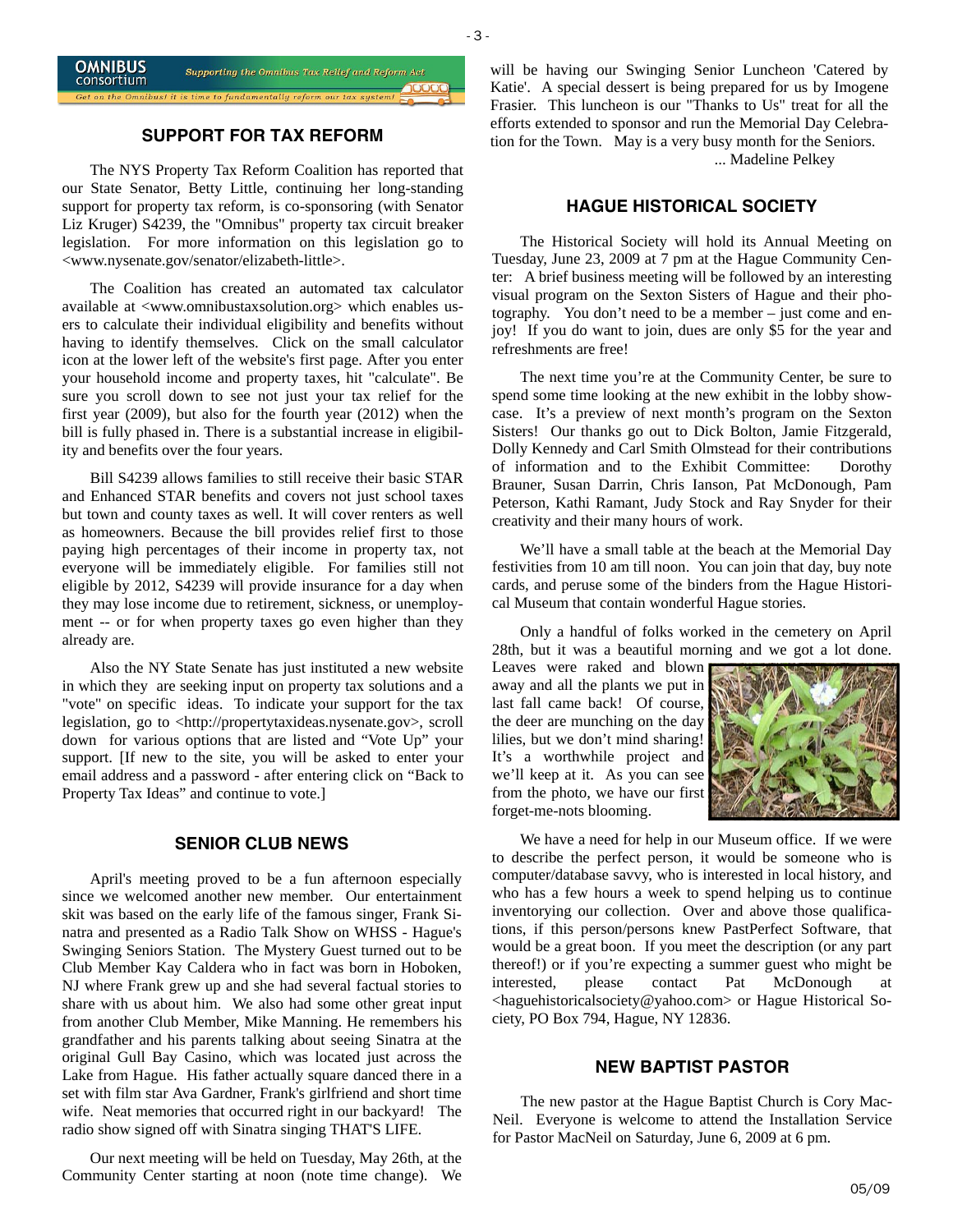# **SPECIAL TOWN BOARD MEETING - 4/30/2009**

Supervisor Dan Belden and Board members Dick Gladu, Rudy Meola and Mark Martucci were present for this special meeting with Ticonderoga Superintendent of Schools, John McDonald along with 30 interested citizens in the audience.

Dr. McDonald explained that only half of the budget equation was available until recently, that the budget was developed by administrators and department heads and that it will continue the excellent educational program. The Ticonderoga School District has been ranked among the top 2% of high schools in the country by US News & World Report for the 2nd consecutive year. 60% of the students are taking at least one advanced placement course and there are good regents scores. There is a good Pre-K program to get kids ready and they hope to get funding for another 5 years for the 21st Century After School program, run by Silver Bay.

In response to questions by Mary Ann Eaton and Donna Van Wirt, Dr. McDonald stated that they have about 40% of students on reduced lunch and since many of these kids don't have a place to study, the After School program gives them that place. These students are identified by an enrichment program and then they encourage the kids who need it to attend. Since it is a privilege to attend, discipline is not a problem. There is also a structured mandatory study hall for students who don't do their work. 90% of the students are involved in some type of after school program. There were 11.9% in Special Education last year. The drop out rate is yearly 2% and that means about 8% over 4 years but it is much better than urban areas. The class sizes are around 14 for grades 3 and below; then around 22 in middle school and no more than 25 in the high school.

Dr. McDonald explained that they have saved \$200,000 by going to Plan B for employee health coverage. Contributions to the retirement system fluctuate so the district has had to put in more money.

In a discussion about per pupil costs, it was noted that if there was a school district in Hague, the state aid would be almost nothing and taxpayers would be paying anyway. Looking at the issue of consolidation of area schools is one that should be considered.

There were only 2 bidders for the new building and the bids have come in higher than expected so there has to be a

# **TOWN BOARD MEETING - 5/12/2009**

Supervisor Dan Belden and Board members Dick Gladu, Mark Martucci, Rudy Meola and Edna Frasier were all present.

A moment of silence was held for Brian Sann and Georgina Lindquist.

Supervisor Belden opened the floor to several members of the public to address the Board. Madeline Pelkey, President of the Hague Senior Citizens' Club, reported on the traffic plans for the Memorial Day parade. Fourteen people from outside fire police will work on the traffic. The Darrin lot is not available due to the staging for the sewer construction but arrangements have been made to use the area of the former garage property, town and church lots will be used and parking will be allowed along Lakeshore Drive. Madeline requested that the Town post the signs for closing the boat launch early. She noted that volunteers are also needed to help until the fire police arrive.

Art Hatfield from Kiwanis said that the Major Emphasis Committee has given the Town money for various projects such as a nature trail, the lifeguard station, signs and picnic tables for the park. Kiwanis will donate \$1000 to the Town for a specific item if they can get an idea from the Town by the first of June.

Vincent Smith, Interim Director of the Silver Bay YMCA of the Adirondacks, introduced himself to the Board. Doug Sham and Carolyn Close of SBA were also at the meeting.

Chris Navitsky, Lake George Waterkeeper, introduced Dawn Keppler, a biologist with The Fund for Lake George. Dawn is in charge of a stream monitoring program and handed out reports on the stream assessment. The report is available online at <www.fundforlakegeorge.org>.

Scott Olson, from Casella Waste management, encouraged the Board to consider the proposal submitted by Casella for the operation of the Transfer Station keeping in mind the "many years we have been operating and the improvements we have made over the years." Councilman Gladu noted that they had sent out requests for proposals, and received interest from four, but only Casella actually submitted a proposal which was a statement of responsibilities. Casella wants to sit down and negotiate on the finances and noted that with diesel prices down, the rates might be moderated. The Transfer Station committee will meet on Tuesday, May 19th at 9 am with Casella to come up with a price list and the Board will meet following that at 10 am to vote on the contract.

Bruce Clark noted that there had been no notice of the recent closing of Route 9N for more work on Sewer District #2 and the extra expense of detouring for two weeks was being borne by the people who are not benefitting from District #2.

Judy Stock asked if the wall by the Island Harbor curve had been repaired. Supervisor Belden said that DOT hadn't done it because they didn't get the contracts signed.

Pam Peterson asked how long Route 8 will be closed for the bridge repair. It will start on May 27th and probably last for 2 - 3 weeks.

#### **Town Board Committee Reports:**

#### **1. Assessor/Justice:**

Councilman Gladu reported that the final equalization rate would be 70.5% which was a drop from 73.33%. He said that the rate for Ticonderoga would probably be 73.0%. If all other factors were equal, that would translate into a tax burden of 51% for Hague and 49% for Ticonderoga. However, the latest assessed values for the towns will not be done until August long after the May vote on the school budget. ORPS (Office of Real Property Service) is not consistent with the time table for school budgets. There is also a question of whether or not there should be a revaluation locally. The town benefits from a high assessment in returns on sales tax but wants a lower assessment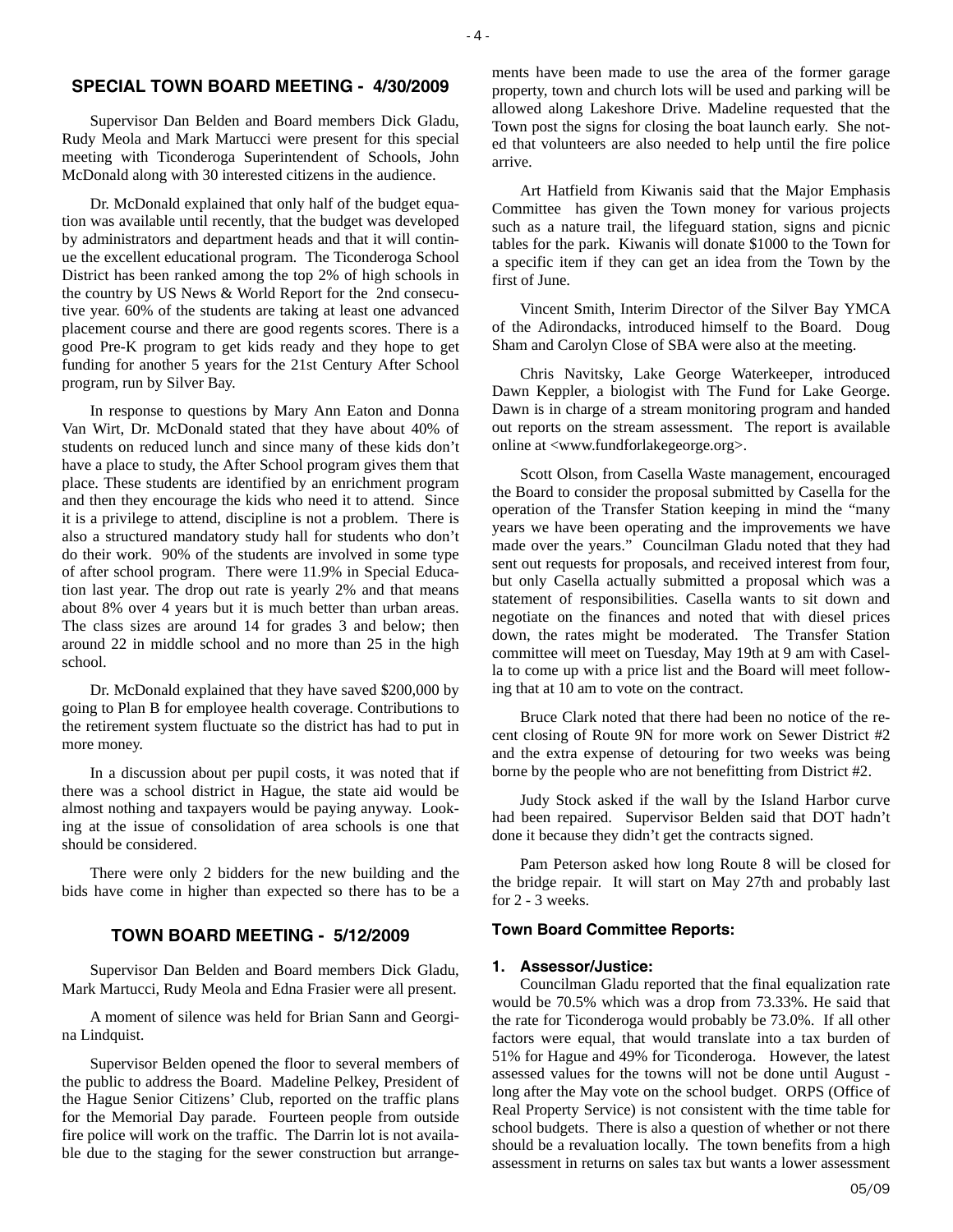for school taxes. With money tight, it isn't clear whether funds should be expended on a revaluation. The figures for equalization look back three years so the figures do not really reflect the current economy. In any case, Hague will have to be synchronized with any decision that Ticonderoga makes with regard to a revaluation.

#### **2. Building & Grounds:**

Councilman Martucci reported that the deck and the ramp out front are almost complete. After consulting with the Garden Club, routine landscaping maintenance and thinning was done. He reported that there is a need to move bushes away from the Community Center because the mulch buildup is rotting the logs of the building. The pillars on the stone bridge are almost done. The tile in the lobby is almost done. There is need for expansion and more space for records. Council member Frasier reported a survey was sent out to organizations for suggestions on the needs for the kitchen. The consensus was to keep the kitchen but it also needs cleaning from top to bottom, more preparation space and removal of the big grill which doesn't get used. The committee will work on some figures to put into the budget for fall.

#### **3. Finance & Insurance:**

Councilwoman Frasier said that the independent auditor should have a report for them by May 15th. Councilman Meola asked what the status was of the approval to provide employees with the option of direct deposit. It was reported that it had been worked on during the day.

#### **4. Fire Department:**

Councilan Gladu thanked the Fire Department for their rescue efforts during what was a difficult month. Councilman Martucci reported on Department activities and Supervisor Belden noted it was good to have new young blood in the Department.

#### **5. Highway:**

Councilman Martucci reported on the truck proposal, the sweeping of sand, the salt shed and inventory of culverts. The highway personnel will help set up for the parade.

#### **6. Museum & Historian:**

Councilwoman Frasier reported on the need to make the threshold into the vault air tight.

#### **7. Planning/Zoning/Stormwater:**

The Telecommunications ordinance and the change in the rental code have been approved by the APA. ZEO Clark was given permission to attend the Watershed Conference on June 18th at Roaring Brook in Lake Luzerne if it is held.

#### **8. Recreation/Promotion & Youth:**

Councilman Meola reported that the Committee on Promotion has met and recommends having an event on September 26, 2009 from noon to 5 pm in the Park. It would be like an Octoberfest with a band and food (provided by the HVFD). They need money from the Town for music and publicity and permission to have beer served by microbrewers. The Silver Bay YMCA of the Adirondacks will help with childrens' events. Permission was granted to serve beer by a vote of 4-1 with Councilman Frasier indicating that she felt that serving alcohol at the Park might put the Town at liability. It was noted

that someone was needed to have responsibility for the overall planning of the event and it is hoped to get a volunteer to do it.

Councilman Meola attended a meeting of the Warren County Youth Court. In the last 10 years over 600 offenders have been involved along with over 295 volunteers. Among the infractions are those relating to alcohol, assault, disorderly conduct, harassment, marijuana, stolen property and obstruction of justice. This program is done through the Warren County schools but Hague students are not eligible because of the distance.

## **9. Sewer District #1 & #2:**

Complaints have been received about the sewer assessments - most from sewer district #1 - and the complaints have to be addressed by June 22. Since some of the complaints have to be verified, the Board will meet to do advance planning.

#### **10. Town Park:**

The Board approved a motion, by 4-1, to "net the geese" at the Park which are creating a health and safety problem. Councilman Gladu did not support the motion since he felt other options should be explored. Councilman Meola reported that a new sign would go up soon for the Town Park and Beach. The Board approved a motion to have a banner made for the Music in the Park series.

#### **Under other business, the Board:**

Accepted, with regret, the resignation of Diane Farinick from the Board of Assessment Review (BAR).

Appointed Ray Mury, who had been serving as an alternate, to fill the opening on the BAR.

Appointed Mike Cherubini as the new alternate to the BAR.

Appointed the following summer employees: Visitor Center - Barbara Patchett, Evelyn Gravelle, Debbie Reid; Park Attendants - Alison Bartlett, Ashley Bartlett; Lifeguards - Jamie Patchett, John Paul Ocrin, Ashley Bartlett, substitute, Brandon Carberry, substitute, Brie Timm, substitute. Additional persons are needed for park attendants and the visitor center.

Approved a request for \$50 from Gender Free, Inc. to be a sponsor for the Memorial Day Dog Show. Gender Free works to lower the cost of spaying and neutering cats and supports placement of abandoned dogs and cats.

Approved a request for \$3000 from Occupancy Tax funds to support a Community Map Project for the upper Hudson River.

Approved a request from the Bolton Landing Historical Society to borrow "George", the Lake George Monster, for the summer beginning on May 23, 2009.

Approved Resolution #59 allowing rentals of single family homes.

Approved Resolution #60 creating a Telecommunications ordinance.

Approved Resolution #61 in support of the Tax Relief Circuit Breaker. See related article on page 3.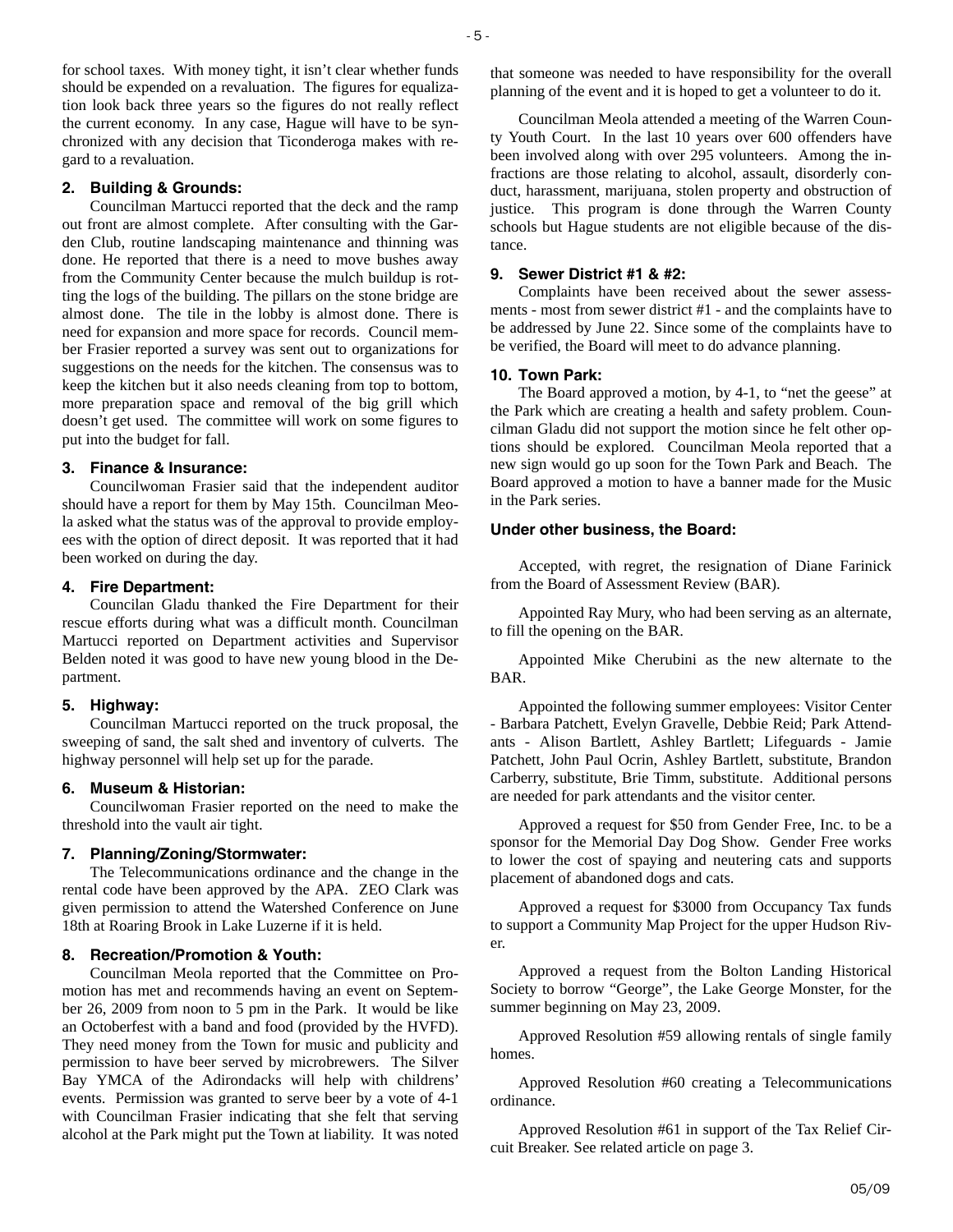Authorized Supervisor Belden to sign entry and testing agreement for Tower Development which will look at places for setting up a cell phone tower.

#### **County Report:**

Supervisor Belden reported that he had voted against a county sales tax increase. He said that 22 county jobs will be cut in order to save 1.2 million in benefits which they hope to do through retirements.

# **ZONING BOARD OF APPEALS - 4/23/09**

Chairman Robert Goetsch welcomed new ZBA member Jon Hanna. Other members in attendance were Bill Pittman, Glenn McKee and George Ianson while Lindsay Mydlarz and Martin Fitzgerald II were absent.

The continued public hearing on the Rizza application (43.13-1-22), 28 Bayberry Lane, Cape Cod Village heard several comments in favor of the project while John Breitenbach, attorney for the next-door neighbors, felt that it did not meet the requirement for a zoning variance. After much discussion, the Board approved the application for a 1 1/2 story addition.

NAVITSKY (93.19-1-10), 7763 Lakeshore Drive (RC) has applied for a variance for a fence which will be over 3 ft in height and within 20 ft of the road side property line. The Board will hold a public hearing next month.

#### **PLANNING BOARD - 5/7/09**

Chairman E. J. Siwek welcomed new member Mike Cherubini and opened the meeting with all others members present including Dick Frasier, Pam Peterson, Bruce Clark, John Brown and Martin Fitzgerald.

More than 40 people were in attendance for a public hearing held on an application by Sheri DeLarm and Cris Ginn of The Firehouse Restaurant to serve food and alcoholic beverages on their restaurant's rear outdoor concrete patio and in an outdoor area in front of the restaurant.

While there were concerns expressed about noise and safety, the application had overwhelming support from more than 20 passionate speakers and a petition signed by 156 people.

Among the points made by the speakers were that a successful business benefits everyone through sales tax and by bringing money into the community. The Firehouse Restaurant fills a need for a restaurant in the community in order to have a place for local residents to eat and gather as well as for outside dining which creates an inviting place for visitors to eat. Speakers pointed out that outside dining adds to the ambience in many communities.

The Firehouse Restaurant, along with the Uptown Store and Junipers have created an attractive area in town which speakers noted "has helped Hague come alive." They also noted that the Town should do more to encourage businesses.

Also mentioned was the fact that Sheri is a life-long resident of Hague and as a businesswoman she follows in the footsteps of her late father, Keith DeLarm, who ran DeLarm's Dairy and was a 20 year Supervisor of Hague.

To address the concerns about the noise, Sheri said that they will close the large bi-fold doors at 10:30 pm and that smokers will be moved off the back deck to the front.

During the regular meeting and after much continued discussion, the Board approved the plan to allow food and beverages to be served on the rear patio and outdoor dining in the front of the restaurant. The Town will work with the Ginns to get the proper paperwork done and see that there is a proper fire safety plan in place and that the County conditions are met. Bruce Clark recused himself from all discussions and voting on this application.

#### **Subdivisions:**

#### VAN HEEST/HINKAMP (76.12-1-1 & 76.12-1-28) 28 & 32 Hermitage Rd (OC-1R)

 The Board approved the application for an exchange of lands to make the existing cottages on the properties conform to the codes of Hague. Both lots will contain the exact same acreage as before approval.

#### SHAW (12-1-7 & 12-1-12) 120 Trout Brook Rd

The applicant is requesting sketch plan approval for a minor subdivision of lands. A site visit was made after the meeting and application approved.

#### **Referrals to the Zoning Board of Appeals:**

#### NAVITSKY (93.19-1-10) 7763 Lakeshore Drive (RC)

The Planning Board recommended approval by the ZBA as submitted.

#### **Other business:**

#### ICKE (26.14-1-16) 39 Waltonian Rd (TR-1R)

The applicant would like to construct a pergola which will be attached to the north side of an existing house. The location was moved back 2 feet from the Lake and was approved.

## LEVENSTEIN (43.5-2-12) 9842 Graphite Mt Rd (hamlet)

The applicants are requesting a half bath in a garage/office. The office space will be an extension of the owners art gallery business. The property is connnected to sewer District #1. Counsel had advised that an accessory structure used for professional artisan activities allows a bathroom and the application was approved.

#### LTP HOLDINGS, LLC - Uptown Store (43.5-1-5) 9819 Graphite Mt Rd (hamlet)

 Lauren Parlin has requested a modification to the approved use of a bakery. Proposed is an additional use to include a restaurant with outdoor and wine service. A site visit was held and a public hearing will be held next month.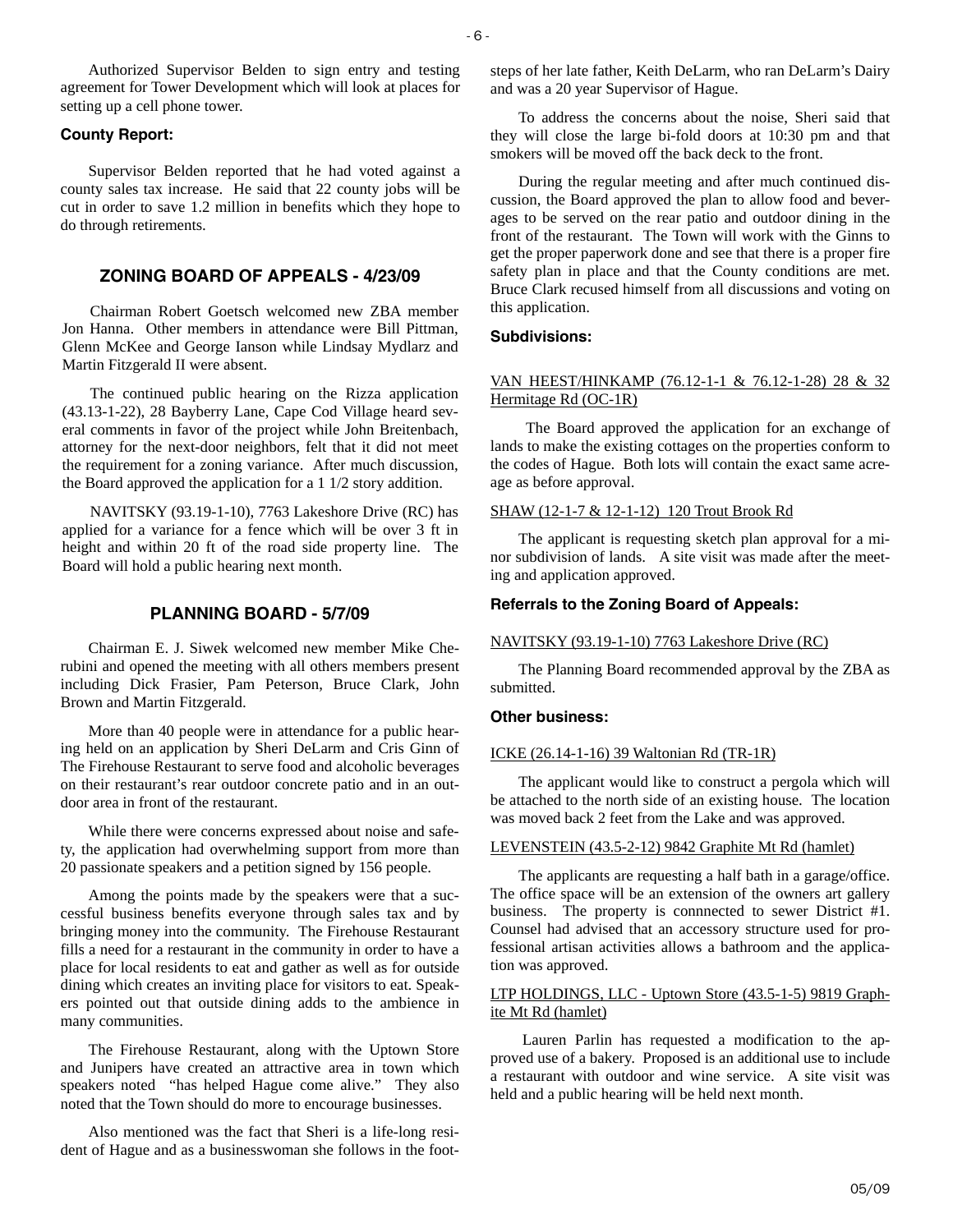



The History Channel's website tells us that it was the great number of soldiers lost in the War Between the States, the Civil War, that caused the nation to designate a day in May to honor the fallen heroes. On May 5, 1868, General John A. Logan issued an order setting May  $30<sup>th</sup>$  as Decoration Day, a day to decorate the graves of the soldiers who had lost their lives. In 1971 Congress declared Memorial Day to be the last Monday in May.

The need for units of fighting men reached its tentacles into virtually every town and hamlet and Hague was no exception to that. An article in the May 16, 1968, *Ticonderoga Sentinel*  states, "At the time of the Civil War, Hague had a population of slightly less than 700, and 106 men volunteered for service. One man only was drafted and he enlisted before he was called." Among those Hague volunteers was Hiram M. Sexton, a farmer, who joined a Ticonderoga Company and served as a farrier with the 2nd Regiment Cavalry of New York State. He wrote a letter\* home that tells us what's in the hearts and minds of every serviceman in battle – whether it be in Gettysburg, the snowy fields of Bastogne, the jungles of Vietnam or the desert of Iraq.

"Dear father and mother I set down this morning to rite you a few lines to let you no that I am well and hope to hear that you are well when I get the returnes from this. many changes and marching and countermarching have taken place since the soldiers of the harris light cavalry getherd nightley under the old apple tree or in front of the chaplans tent during the warm moonlight evenings of September and October. the rich autumn folige that then made even poor old desolated Virginia look beautiful has droped away and Stern winter rendrd all the more firm and forbidding by the ravages of wore now rains supreme. many of our number also like the leaves have drooped away. Som of them have obtained and Squanderd thare bounty have treacherously deserted and Sneak away like thievish hounds. the bulit accident and siknes have each conspired to lessen our number, and meny a noble harted fellow, ho was always first and formost in all a Soldiers dutys, now languishing in som hospitible or sleeping beneath the Sod that last sleep from which no bugle call can a waken him. you at the north who cosily read about battles in an armchair know little of a mans sensations who stands in front of the enemyes guns. he hears Shots and Shells Screem and explode over and Around him. before him rises the Sulphurous Smok of the condflick. from out of obscurety he knows that at eny moment Som Swift messenger of death may be speeding on its way to his hart. he thinks of unfinished plans, of bright prospects and hopes for the futer, his home and its beloved inmates, and the forms and featuers of those friends that hold the cheaf places within his soal rises up bfore him and he knows that eny moment he may be Snatched from all theas and lied mangled bleeding corps upon the ground and So it is hard for one to leave his home, his wife and children, father and mother, and face the canons Mouth. I don't know but what I have seen you all for the last time but I hope and pray to god that I may be Spared to returne to See the loved ones that I left at home that is dear to me then

life it Self but wee cant tell what changes this war will fetch on befor next September; but if I di I di like a Soldier and not a coured. thare is A camp rumer that wee are a going to Richmond. thare has ben orders to have the horses Shod in redenes and if wee go I will rite Again. wee have had very cold wether hear this winter but I think it is A bout over with now. the ground is coverd with eyce and has ben So for the last two weeks. to day has been quite modrate and worm. I have no more news of importence to rite to night. I began this letter this morning and finish it to night. give my respects to all that encuir for me and my love to father mother& Sisters and brothers I will close now by beding you all good night. I will Sine my Self you afectnate Son. rite soon. H. M. S." Hiram did return to Hague to raise his family and live out his life.

For we here in Hague, where families will share barbecues and watch our annual parade, let it also be a time to pause and reflect. Take a moment to remember what Memorial Day is about, to think of the men and women who have served us so well, and to offer a prayer for those who serve us still.

\*For ease of reading, punctuation has been added to this letter taken from *The Sexton Boatbuilders of Hague"* by Dorothy Backus Offensend.

... pmm

# **HISTORIAN'S REPORT**

Memorial Day is often a chance for families to gather. We should take this opportunity to share our families' histories, especially with the children. Too often we look back on our parents and wished we had taken the opportunity to talk to them about their early lives.

As we continue with our celebration of the birth of Abraham Lincoln and Memorial Day, I thought you may want to take an opportunity to visit the Hague Museum's Lincoln exhibit which lists all the names of the men from Hague who served in the Civil War.

Finally, I have completed the death and birth records covering the periods from 1887 – 1908. The records have been computerized and put in alphabetical order for easy research. Access to these records has some restrictions, so if you are interested, please contact the Town Clerk.

... Gerald Crammond, Town Historian

# **BOOKMARK CONTEST WINNERS**

The winners of the Second Annual Lake George Bookmark Design Contest have been announced. The contest is sponsored by the Lake George Watershed Coalition (LGWC) and the Lake George Association (LGA) to help promote awareness of watershed issues. The winner was Kimberly Wright, 7th grade from Bolton and Honorable Mentions went to Noah Benveniste, 7th grade from Lake George and Willa Shakeshaft, 5th grade from Putnam. Willa is the daughter of Crispin Shakeshaft and Cindy Floor.



*by Willa Shakeshaft*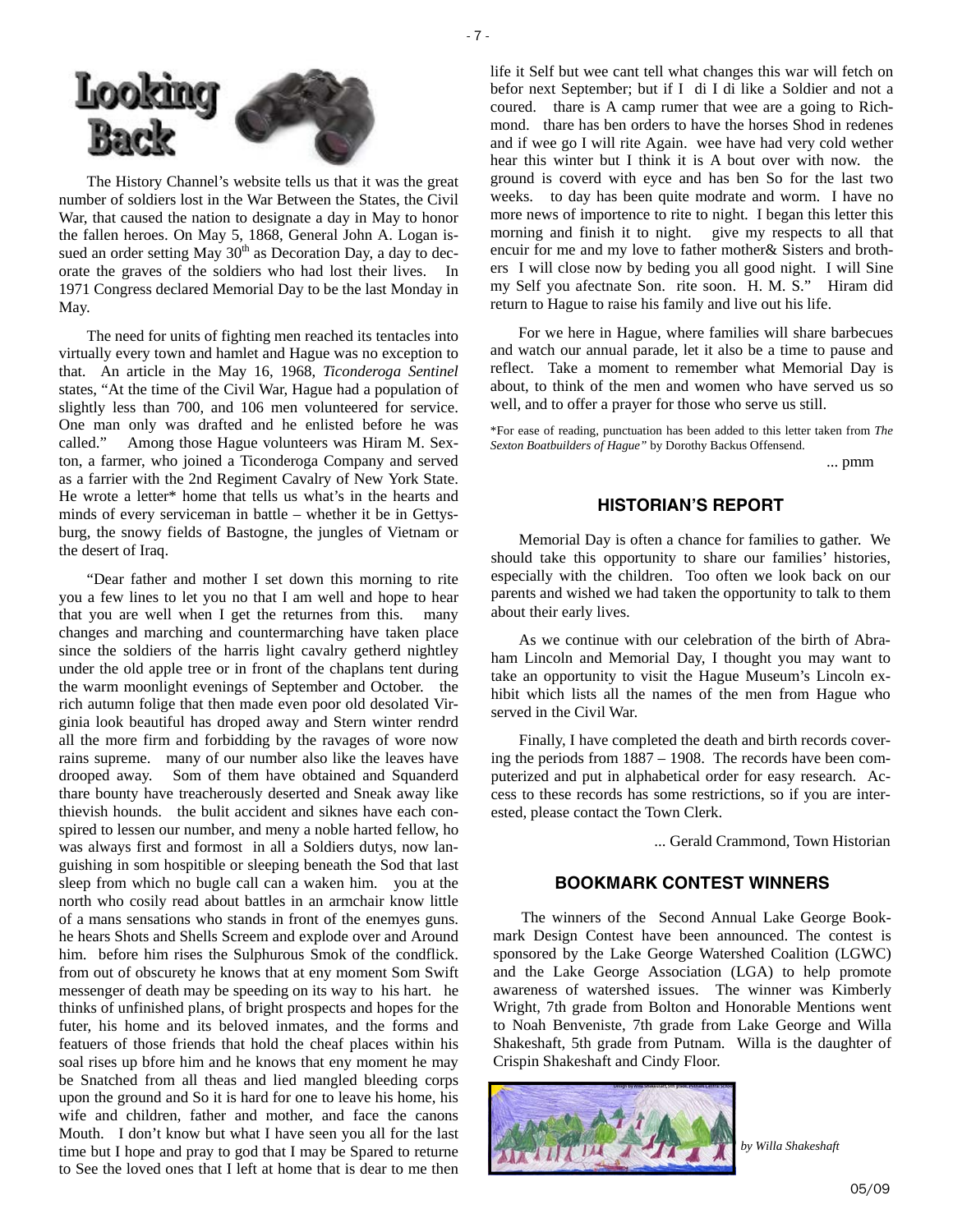# *~SOUNDINGS~*

**BORN:** A daughter, Genevieve Louise, on April 15, 2009, to Shannon and Zack Hoover of Morristown, NJ. Genna is the granddaughter of Robert and Diane Dickson of Sabbath Day Point. She joins two brothers, Zachary Ryan and Derrick Wesley.

#### **GEORGINA LINDQUIST 1920 - 2009**

Georgina Lindquist passed away on April 25, 2009 at her home in Hague. She was one of those people who don't just cross your path, but who leave a lasting impression and she will be missed by many in our little community.

Georgina came to the United States as a youngster from Scotland. She lived in Manhattan for many years and she and her husband retired here in 1980. She was active in the Hague community: helping to found the Hague Senior Citizens Club; managing the food pantry program and working on her many, many quilts at the Mohican Crafters group. Georgina was a reporter for *The Hague Chronicle* during the time when Dottie Henry and Alison Craig were editor and publisher and was a faithful member of the mailing team into 2008. She was on the Board of Community Action for ten years, represented Hague's seniors at the Warren-Hamilton County Senior Citizens' Council and the Warren County Office of the Aging.

Wherever she went, Georgina knew somebody and stopped to chat. She welcomed newcomers and was always ready to volunteer or give a helpful hint. Though she was 89 when she died, just last Memorial Day she worked as a cashier at the Seniors' White Elephant table. Being a Scot at heart, she enjoyed working with money! She was a thinking woman herself, and though you might not always agree with her, she made you think about things too. She loved and appreciated the world around her; "What a beautiful place we live in!" she would say.

Donations in her memory may be made to the Hague Volunteer Fire Department. ... pm & ci

# **BRIAN SANN 1946 - 2009**

Brian S. Sann, 62, of Silver Bay, passed away unexpectedly on Monday, April 20, 2009, at his residence. He is survived by his wife, Beverly, of Silver Bay, a daughter, Sharon Bree Sann and her husband, John Lin of San Diego, CA, a sister Karen Johnson of Fredericksburg, VA and many nieces and nephews.

Brian, born in Albany, NY, was a graduate of the University of Michigan. He was an actuarial consultant for Conrad M. Siegel, Inc. in Harrisburg, PA and upon his retirement in 2001, he and Bev became permanent residents of Silver Bay.

He vacationed in Silver Bay for 25 years prior to his retirement. He was a member of the Board of Directors of the Silver Bay Association.

Brian was a very active member of the community having given much volunteer time to the American Red Cross, the Northern Lake George Rotary Club, the Torch Club of Ticonderoga and the First United Methodist Church of Ticonderoga where he coordinated several small mission trips including Hurricane Katrina assistance. He also began the Math Club at the Ticonderoga Middle School and presented challenging insights into the use of mathematics in every day life.

A memorial service was held at the Silver Bay Chapel. Donations in his memory may be made to the Silver Bay Association.

#### **NEW CHAMBER PRESIDENT**

With the resignation of David Dunn, Tom Haskell is the new president of the Hague Chamber of Commerce. The new email address for the Hague Chamber of Commerce is <haguechamberofcommerce@yahoo.com>.

Tom Haskell is married to Meg (Laundree) and they live on New Hague Road. Tom is the President of the Hague Snogoers and Meg runs the Hague DJ Service.

#### **AARP 55-ALIVE DRIVING COURSE**

Sponsored by the Hague Senior Citizens Club, this class will be held at the Hague Community Center on Thursday, June 11, 2009 from 9 am to 5:30 pm. Benefits for Seniors (50 yrs+) who take this course are a 10% reduction on auto insurance for three years and a reduction of up to 4 points incurred on your driver's license, if any. Course fee is \$12 for AARP Members (bring membership card) or \$14 for non-AARP Members. Driver's license is required for all. Instructor will be Charlie Antonetti. Coffee will be served in the morning but please bring your own lunch. There are a few seats left. If interested please call Madeline Pelkey at 543-6130.

#### **ANNUAL FREE CLEANUP - June 19 & 20, 2009**

The Highway Department will pick up from 6 am to 2 pm on Friday, June 19 and Saturday, June 20, 2009 for residents sixty (60) years of age or older who are physically disabled/ handicapped. Sorted items must be placed at the roadside prior to 6 am on Friday for pickup on either day. Pre-registration is mandatory by calling the Community Center at 543-6161 by 3 pm on Thursday, June 18, 2009.

Other Town Residents may bring one standard size pickup truck load for free to the Highway Department on West Hague Road on June 19th and 20th from 6 am to 1:30 pm only.

Acceptable items, which must be sorted, may include but not limited to: white goods (stove, washer, dryer, etc.), furniture (chairs, TV, sofa, rugs, etc.), metal (wire fence, pipe, bicycle, gas grill, etc.)

 There must be NO recyclables, NO garbage, NO brush/leaves, NO construction material, NO tires, NO propane tanks, NO refrigerators, NO air conditioners and NO humidifiers. ZEO Cathy Clark encourages property owners to look around their yards and get rid of anything that could be considered a "junk" violation. For questions or additional information, call ZEO Cathy Clark at 518-543-6161 ext.14 or email <zoning@townofhague.org>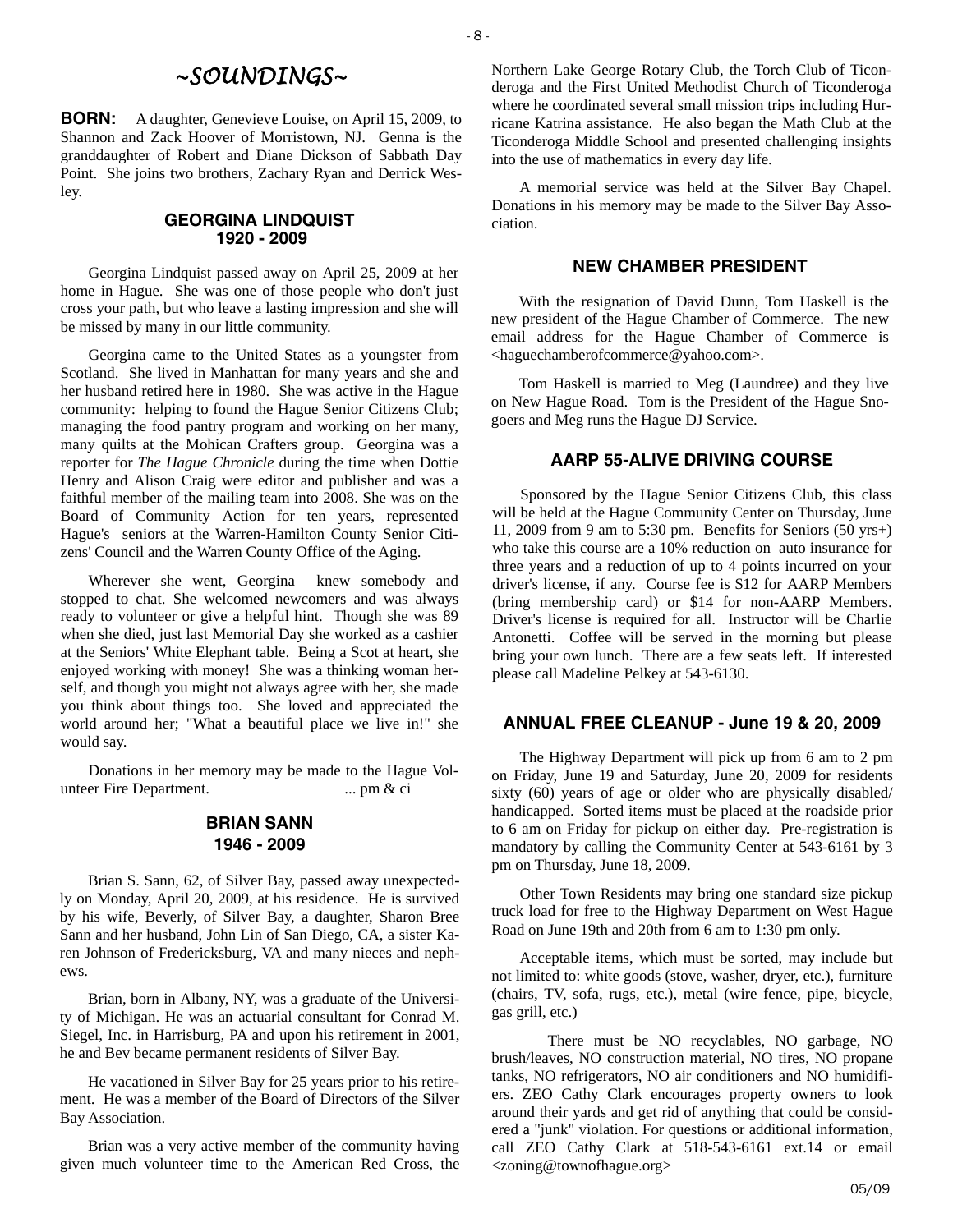# **SILVER BAY SUMMER CAMP**

Silver Bay is now accepting registrations for the 2009 Summer Camp season. Silver Bay offers three options serving children ages 6 weeks through grade 12 in sessions from June through August.

Financial assistance is available to cover camp fees for year-round resident families from Warren and Essex Counties, as well as the Town of Putnam. Silver Bay is also offering daily afternoon Swim Lessons for children ages 2 and up.

Silver Bay's "Silver Camp" offers children a half- or fullday of supervised games, music, crafts, fitness and – of course – making friends! Children may be registered for one of three options varying on age and hours:

Half-Day Camp is open to children ages 6 weeks through entering 6th grade and is offered Monday-Friday from 8:30 – 11:30 am. Full-Day Camp (including swim lessons) is open to children entering grades 1-8 and is offered Monday-Friday from 8:30 am – 3:30 pm.

Transportation is available for residents of Ticonderoga and Hague (\$24 weekly for non-members, \$16 weekly for Full Members).

Teen Programs are open to children entering grades 7-12 and are offered Sunday evening through Friday. Children in the Teen Programs choose their weekly schedule as a group from a slate of activities including day trips, overnights, leadership development and recreational activities.

More information is available on the Silver Bay website <www.silverbay.org> at either the "Children's Summer Programs" page under "Activities" or through the "2009 Guide" posted on the home page. Jackie Palandrani is the Children's Program Director and can be reached at 518-543-8833, ext 210 or <jpalandrani@silverbay.org>.

# **LGA SAFE BOATER COURSE**

The Lake George Association (LGA) will host the NYS Safe Boating Course at their offices on State Route 9N in the Town of Lake George. The 3-part course will take place on June 8, 9 and 10 from 5:30 to 8:30 pm.

The Safe Boating Course is open to adults, as well as to children as long as they are 10 years old by the first day of the course. It is the required course for young boaters age 10 to 18 in New York. It is also the required course for any person in NY who is driving a Personal Water Craft (PWC) sometimes referred to as a jet-ski.

In order to pass the course, participants must attend all 3 classes in their entirety, complete all assigned homework and pass the final test.

For those people 18 and over who complete all requirements to pass the course, there will also be a \$10 fee to receive the course completion card. The class size is limited to 25 participants and will have Rex Moon as the instructor. Registration is free and can be made through the LGA by calling the office at 518-668-3558.

# **KIDS FISHING CLINIC**

The Lake George Fishing Alliance is sponsoring a fishing clinic for kids on Friday, May 29, 2009 from 6 to 8 pm in the large pavilion at Usher Park in Lake George Village. The event is free, open to the public and light refreshments will be provided.

Members of the Lake George Fishing Alliance will be on hand to share their fishing knowledge and experience with the next generation of anglers. Stations will be set up for kids to learn about fish identification, knot tying, rigging a line, and lure and bait selection. A casting station, with instruction so kids can practice their casting skills, will also be available. Members of the 4H fishing club, the Adirondack Reelers, will be on hand to teach fly casting and DEC Conservation officers will be on hand to talk about fishing regulations. (There will not be any actual fishing involved with the clinic.)



# **NC TRIATHLON VOLUNTEERING**

The North Country Triathlon had over 70 volunteers in 2008. Organizers are now seeking energetic individuals looking to come out and support the racers, meet new people, and enjoy the post-race party with live music, free food, and beer!

If you are interested in volunteering for this year's race, go to <www.northcountrytri.com> for the volunteer registration form. Be sure and indicate on the form if you have any specific areas of interest in terms of volunteering (e.g. Water Stations, Water Safety, etc.) as they will do their best to accommodate your requests.

#### **USTA WORKSHOP AT SILVER BAY**

 The United States Tennis Association will hold a Recreational Coach Workshop at Silver Bay YMCA of the Adirondacks on June 20, 2009 from 9 am  $-$  3:30 pm. This workshop is one of over 200 events taking place across the nation in 2009 as part of a National initiative by the USTA. The workshops are interactive, on-court training programs designed for tennis teachers and coaches working with players at the recreational level.

Every workshop participant will receive lesson plans and sample equipment in an effort to make the learning process fun and easy. The cost to attend the workshop is \$10 and includes lunch; participants are asked to bring a racquet. To sign up for this event, contact Doug Sham at 543-8833 or Pam Fischer at 623-0610 or  $\langle$ pfhealth@nycap.rr.com > by May 29, 2009.

For more information on the USTA, log on to <www.usta.com>.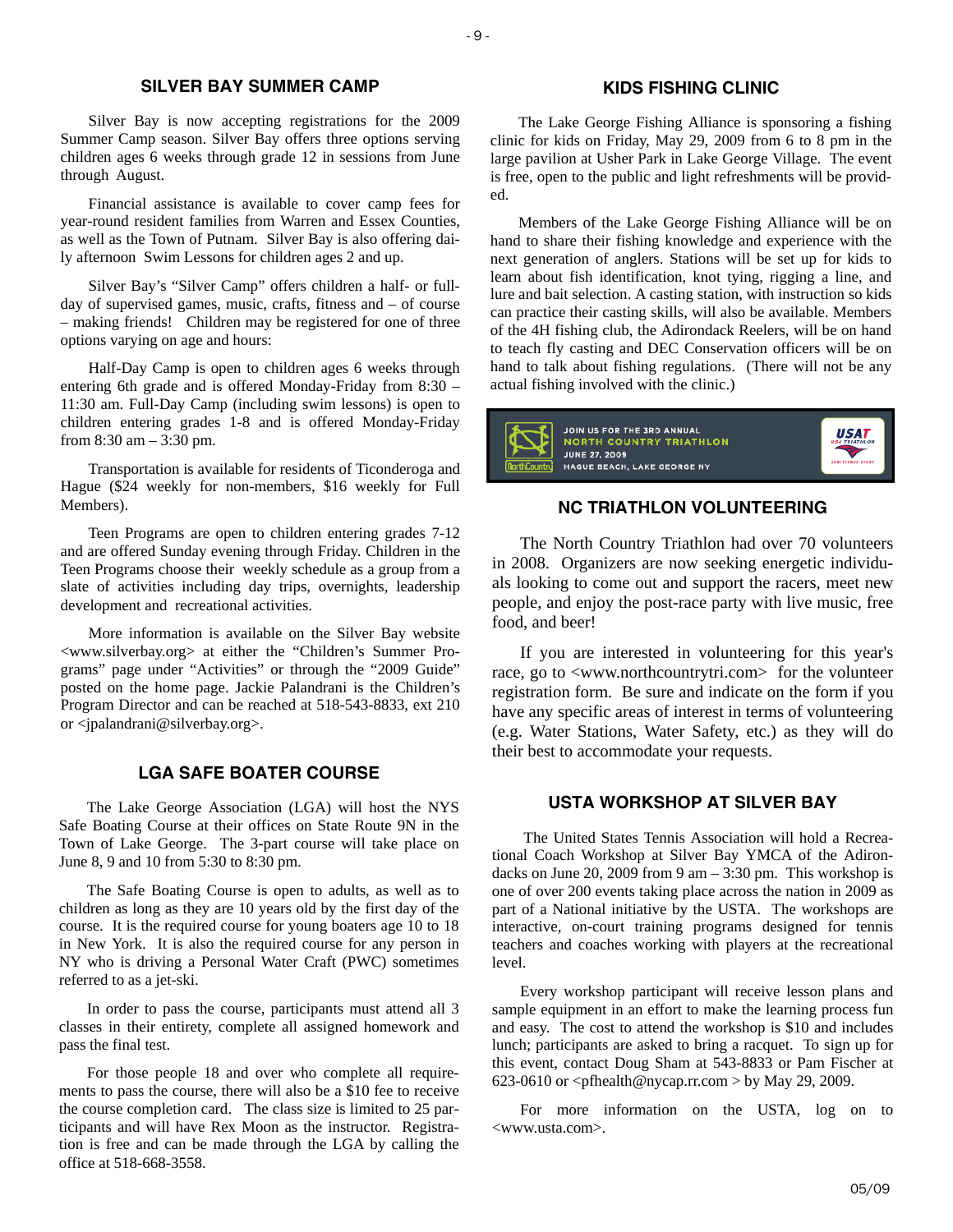# **TICONDEROGA FESTIVAL GUILD**

The first event of the season will be the President's Party with a Mystery Luncheon on June 23 at 11:30 am. The Red Hatters will present a murder mystery, the cast of which will include Jerry Treadway, Festival Guild President. The luncheon will be a buffet topped with a cake to celebrate the Guild's 30th anniversary. Tickets are \$17 each.

Several Hague residents are active volunteers for the Festival Guild. Serving on the Board of Directors are Casey Skahan, second Vice-President, Pat Wania, Sheryl Bailey, Mike Vassallo and Viola Vassallo.

The July and August events will be published in June. For further information about the Festival Guild or on the luncheon contact Cathie Burdick, Executive Director at 585-7015.

# **NORTH CREEK ART EXHIBIT**

Elizabeth O'Brien, a Queensbury artist, will exhibit her watermedia works at the Widlund Gallery in Tannery Pond Community Center from May  $30<sup>th</sup>$  through June  $24<sup>th</sup>$ . A reception will be held on Saturday June  $13<sup>th</sup>$  from 5:00 to 7:00 p.m. The public is welcome and wine and finger foods will be served.

The exhibition is titled "Natural Selections" because the works are all nature-based and the subjects vary in the degree to which they are abstracted from the source and the watermedia techniques used. The artist is regionally known and has exhibited her work in many group and solo shows over the past 40 years winning many awards.

#### **KUDOS TO JUNIPER OWNER**

Sally De Larm Rypkema, of Juniper Design and Goods in Hague and Interior Design Technology in Norwalk, CT, and her IDT business partner Sandra Effren, were chosen as the winner of the 2008 Home Building Industry (HOBI) award from the Home Builders Association of Connecticut.

The award was given for Best Interior Merchandising/ Design in the 2.2 million to 2.6 million dollar market. The winning project is located in a cluster development in Greenwich Connecticut. This HOBI award is the seventh one Sally and Sandra have received in the past ten years.

Juniper Design and Goods is located at 9820 Graphite Mountain Road (Route 8) across from The Firehouse Restaurant.



# **LAWN FERTILIZING**



"Fertilizing your Lawn this spring will not only feed your grass, but may also feed the Algae and Aquatic Plants in Lake George."

# **WARRENSBURGH FARMERS MARKET**

Opening Day for the Warrensburgh Riverfront Farmers' Market is Friday, June 5, 2009 from 3 - 6 pm. Gardening information, recipes using local products, music, refreshments and locally grown and prepared foods will be part of the opening day festivities.

The market is held Friday afternoons through October, on the banks of the scenic Schroon River in the Warrensburgh Mills Historic District, on River Street near Curtis Lumber. The market is a "producer-only" market, limiting sales to locally grown produce, wine, baked goods, preserves, maple syrup, honey, dairy, poultry, meats, plants, soaps, cut flowers and refreshments. All prepared foods are made "from scratch", utilizing locally grown ingredients whenever possible.

# **GREEN THUMB PERENNIAL SWAP**

The eleventh annual Green Thumb Perennial Swap sponsored by Warrensburgh Beautification Inc. will take place on Saturday, May 23, 2009 from 8 am to 12 noon by the banks of the scenic Schroon River in the Warrensburgh Mills Historic District, Route 418 (River Street) across from Curtis Lumber.

Bring your plants in any size or shape container, and exchange for ones of equal size or value. If you are just starting your garden, we will share and hopefully answer any questions you may have regarding your soil and light conditions, hardiness zone and possible microclimate. Master Gardeners from Cornell Cooperative Extension of Warren County will be on hand to test the pH of your soil and provide informational handouts on various gardening topics and reference materials to help identify any mystery species.

Signed copies of the newly released "Warrensburgh Wildflowers - Seasonal Wildflowers in the Southern Adirondack Region" will be available for purchase.

# **PERENNIAL PLANT SALE**

The Lake George Community Garden Club will hold its annual plant sale on the grounds of the St. James Episcopal Church, 172 Ottawa Street, Lake George Village on Saturday, May 30 from 9 am – 4 pm and on Sunday, May 31 from 9 am until noon.

Hundreds of perennial plants for both sunny and shady gardens will be on sale, with most prices ranging from \$1.00 to \$5.00 per plant. Fruit, vegetable and herb plants will also be offered.

This two-day event is a great opportunity for all those interested in gardening to purchase plants at very reasonable prices. Members of the garden club will be available to answer questions. Proceeds from the plant sale benefit the community service projects of the garden club.

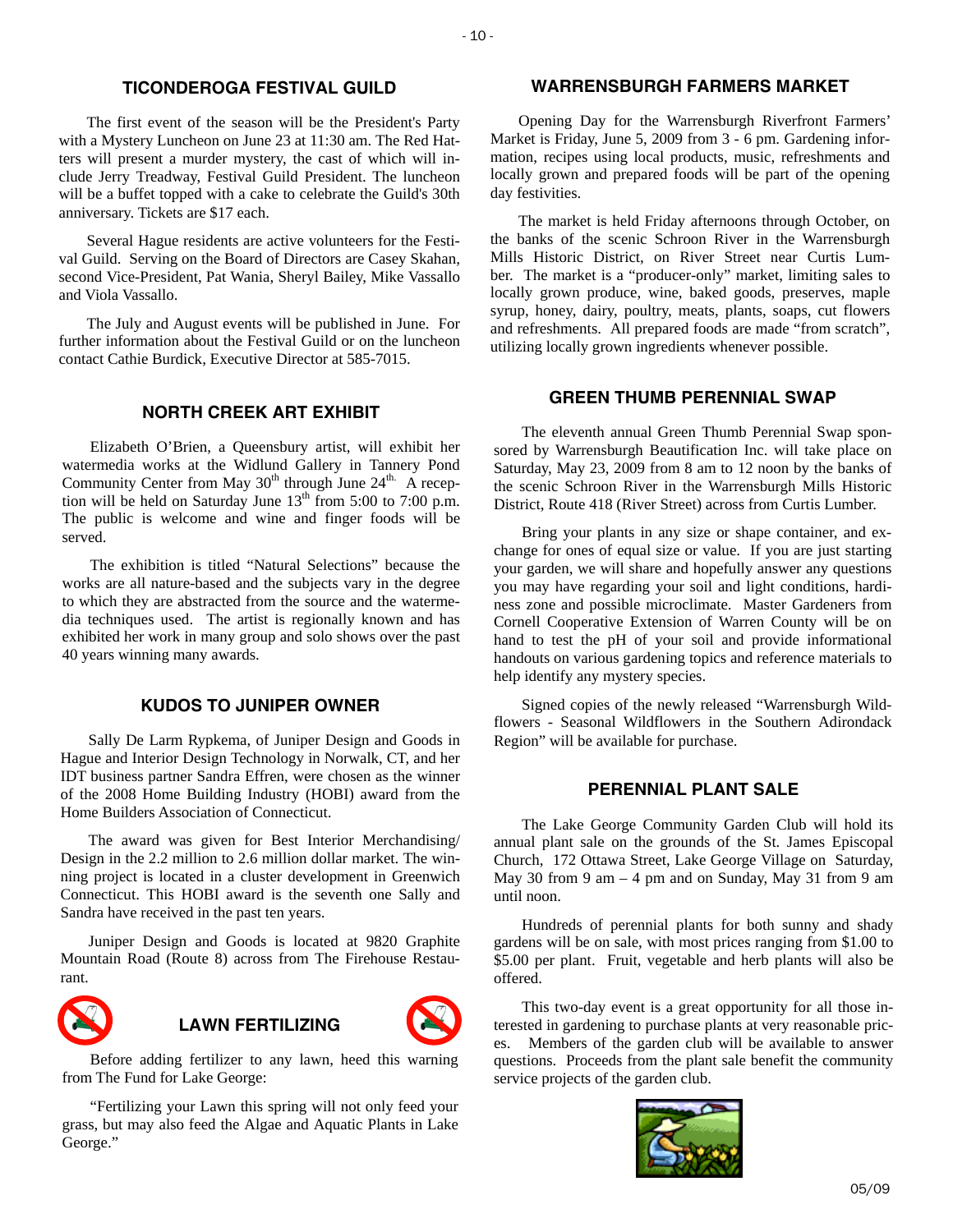# **Nature News** by Nancy Wotton Scarzello

#### **Bird Banding in Crown Point**

A khaki clad figure emerged from the mist-shrouded thicket, an empty netted bag swinging from his hand. "The fog is keeping them up over the nets this morning," Gary Lee explained as we approached the banding area at the Crown Point State Historic Site where the Bird Conservation Area is located. Since the station opened in 1976, almost 15,000 birds have been banded and 98 species identified that either migrate through or come to nest in the area. It was 7:00 am, but the morning activities had been well under way for hours as master bird-banders Mike Peterson, Gordon Howard and Gary Lee had unfurled the collection nets at first light. Local bird enthusiasts lend a hand to the experts who camp at the site for two-weeks each spring during the peak migration period  $\sim$  Mother's Day to Memorial Day. Experienced birders and neophytes like myself are welcome to join them in the project and we met others coming and going throughout the day. The men are very generous with sharing information and experiences about the birds, explaining the banding process and identifying birds by both ear and eye.

The nets are made of a very fine weave, barely visible if viewed straight on. They stand about 5 feet high and run in sections that have horizontal pockets to gently ensnare the birds as they try to fly by. This net stretched about 100' down a mowed path next to a thicket of hawthorn trees and alder brush. Not long after we arrived, a fluttering of gray wings alerted us to a catbird tangled in the net. Gary Lee led my sister and I down the path to the rescue, pointing out the feeders and other traps set in the area to lure the birds down to the nets. He deftly untangled the bird from the netting by gently holding the bird with one hand and disengaging the fine threads of the net with the other, finally releasing the bird into the netted collection bag he carried with him. Back at the banding station, Gordon Howard takes the bird from the bag and examines it, checking the age, sex and size of the bird and recording information if a band is already present on the leg of the bird. If the bird does not have a band, it then gets one of the tiny, numbered aluminum bands fitted around its leg with a special tool designed for this delicate procedure. Once all the information is recorded, then the bird is released and flies off into the trees where it will continue on its way  $\sim$  or not. Two of the birds we captured this morning had already been caught once today, and sometimes they will be captured several times over the course of the twoweek period if they stay in the area, but it is most exciting when the same bird is captured repeatedly over the years. Many return for 3-4 years ~ a decent lifespan for most songbirds, but some have been recorded for 8 or 9 years at this site!

For more than 100 years, bird banding has been used to help scientists find out how far birds travel, where they live, where they spend their winters and whether the population of different species of birds is growing or dwindling. With the information collected at Crown Point and others across the hemispheres, we know that most of these birds travel along the Atlantic Seaboard, some moving between Canada and the Caribbean before returning to Crown Point! In the two hours we were there, about a dozen birds landed in the nets, but we were told that it would not be unusual for up to 50 to become entangled at one time! This morning we saw and heard, a great variety: catbird, cowbird, blackpoll warbler, parula, scarlet tanager, tree swallow, common yellow throat just to name a few. Baltimore orioles feasted on little green caterpillars in the hawthorn trees next to the tent, avoiding the nets and banding but giving us close-up opportunities for viewing and photos.

If you would like to learn more about bird banding at this site, or to join in the fun, Contact Mike Peterson of the Crown Point Banding Association by email at <jmcp7@juno.com> or by phone at 873-2052. Equally informative is the newly published book, "Adirondack Birding" with descriptions of 60 great places to find birds in our area and written by two of the gentlemen we met today, John (Mike) Peterson and Gary Lee. They'll be happy to autograph it for you.



*Catbird in the net* 

*photo courtesy of Nancy Wotton Scarzello* 

# **Weather Report** by JoAnne DeFranco

# **Hague Weather Report 4/11/09—5/15/09**

Temperatures have been in the 60's for the most part. It has been warm enough to turn off the heat and open the windows. On April 27 and 28th temperatures reached 90+. Many days have been windy and Warren County was on a fire alert for several days. Conditions in the woods were very dry. On April 30 a forest fire did break out on Deer Leap. It was successfully put out. Our first thunderstorm of the season occurred on April 25 at 4 am. On May 1st at 6 pm there was a beautiful rainbow over the Lake. Sunrise is now at 5:29 am. The sun sets at 8:12 pm. Pollen dust is coating everything and making those people with allergies miserable. Black flies and mosquitoes are also becoming more abundant and bothersome.

#### **HAGUE ARTS FAIR**

Vendors of handcrafted items as well as local produce vendors are being solicited right now for the 38th Annual Arts Fair and Farmers' Market on August 1-2, 2009 sponsored by the Hague Chamber of Commerce. New this year, is an invitation to local vendors who would be interested in selling produce, fresh flowers and artisan bread. All vendors are invited to participate at a reasonable cost. Outside spaces are still available. For further information please call Judy Schultz at 543- 6769 or e-mail hagueartsfair@yahoo.com.